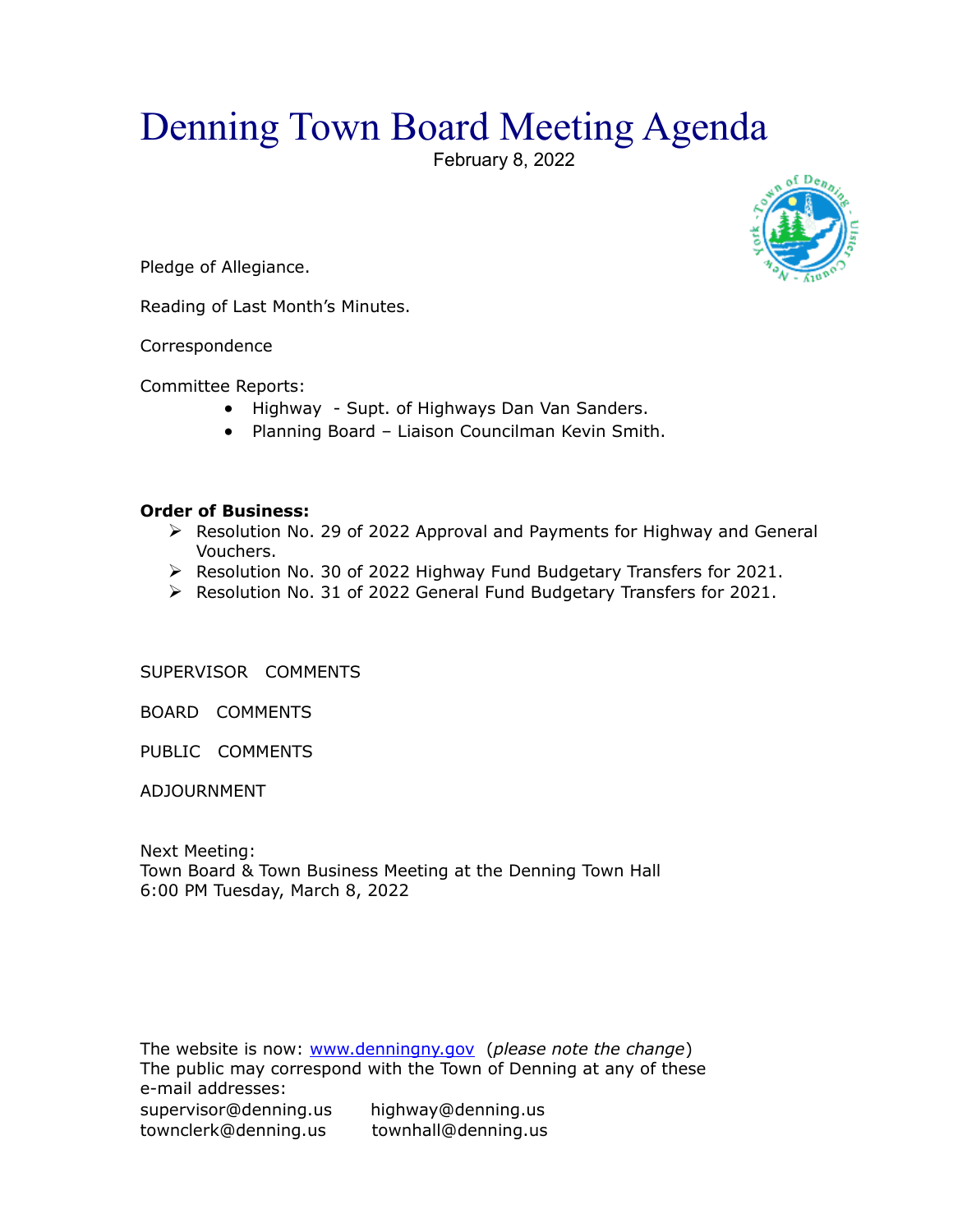Denning Town Board & Business Meeting February 8, 2022 Resolution No. 29 of 2022

**WHEREAS** New York State General Municipal Law Sections 103 and 104-4 permit the preaudit function of vouchers, as a form of internal controls in the checking of claims and supporting documentation. And

**WHEREAS** the Sections 118 and 119 of New York State Municipal Law also authorize the auditing authority to approve of Said vouchers. And

**WHEREAS** the Office of the New York State Comptroller Division of Local Governments and Accountability: Budgets and Finances also approves of this method.

**NOW THEREFORE BE IT RESOLVED** that the Town of Denning Town Board HEREBY approves of and authorizes payment of the following Warrants:

Highway Fund Pre-Pay Warrant No. 2PP voucher Nos. 1 - 5.

Highway Fund Warrant No. 2 vouchers.

General Fund Warrant No. 2APP voucher No. 15.

General Fund Pre-Pay Warrant No.2PP voucher Nos. 2 – 11.

General Fund Warrant No. 2 vouchers.

Capital Fund Sewage Disposal Warrant No. 2 vouchers - None.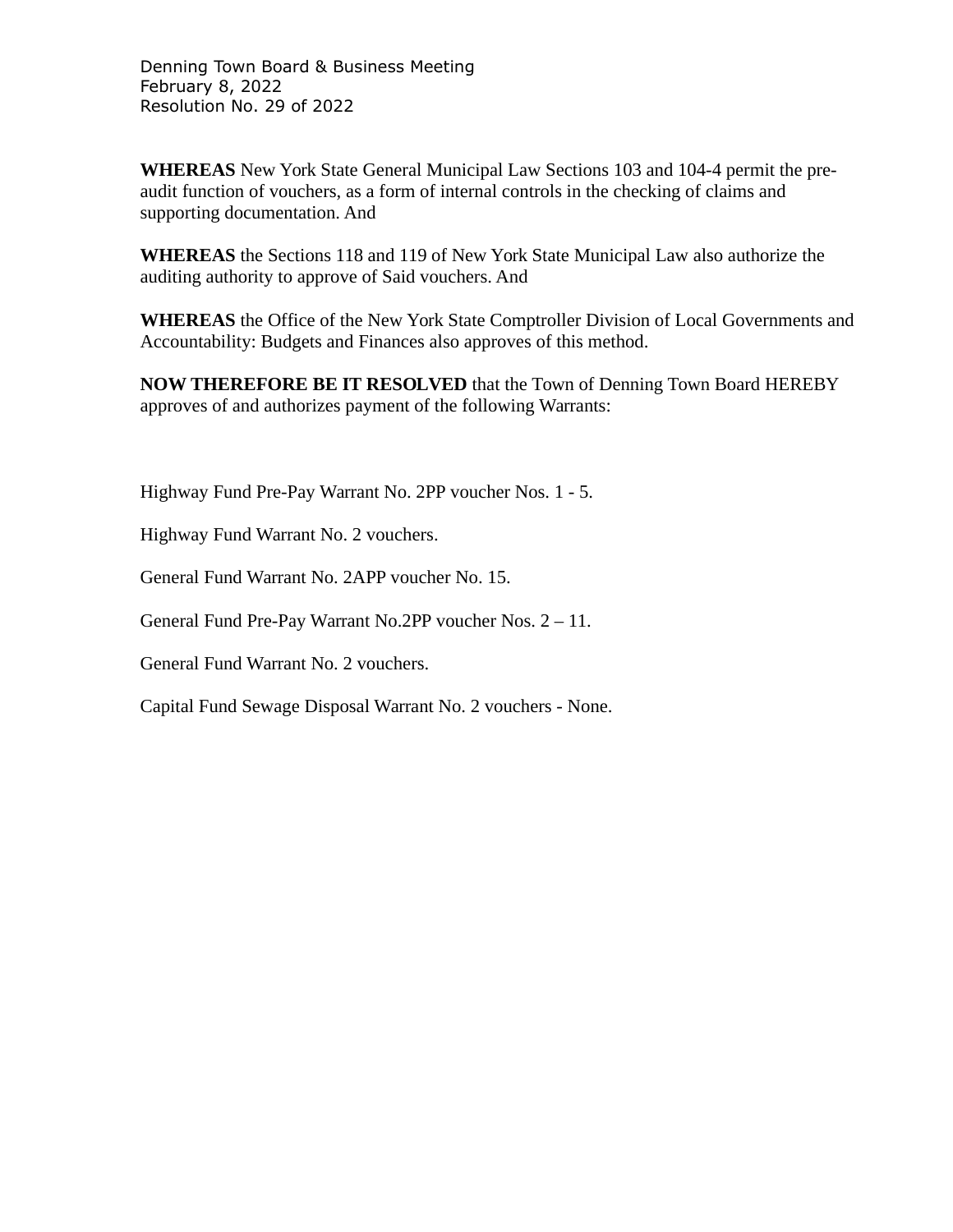**WHEREAS** New York State Law §141 and Highway Law 285-a authorizes the Town Board by resolution to transfer surplus monies, contingent appropriations and unexpended fund balances.

**And WHEREAS** the Town of Denning is in need of budgetary transfers for the 2021 Budget.

**NOW, THEREFORE, BE IT RESOLVED** that the Town of Denning Town Board authorizes the Supervisor to do the following transfers in the Highway Fund: increase DA5130.4-Machinery Contractual Expense in the amount of \$22,233.00 and to increase DA5142.1-Snow Removal Personal Services in the amount of \$3,275.00.

And to decrease DA5142.4-Snow Removal Contractual Expense in the amount \$25,508.00.